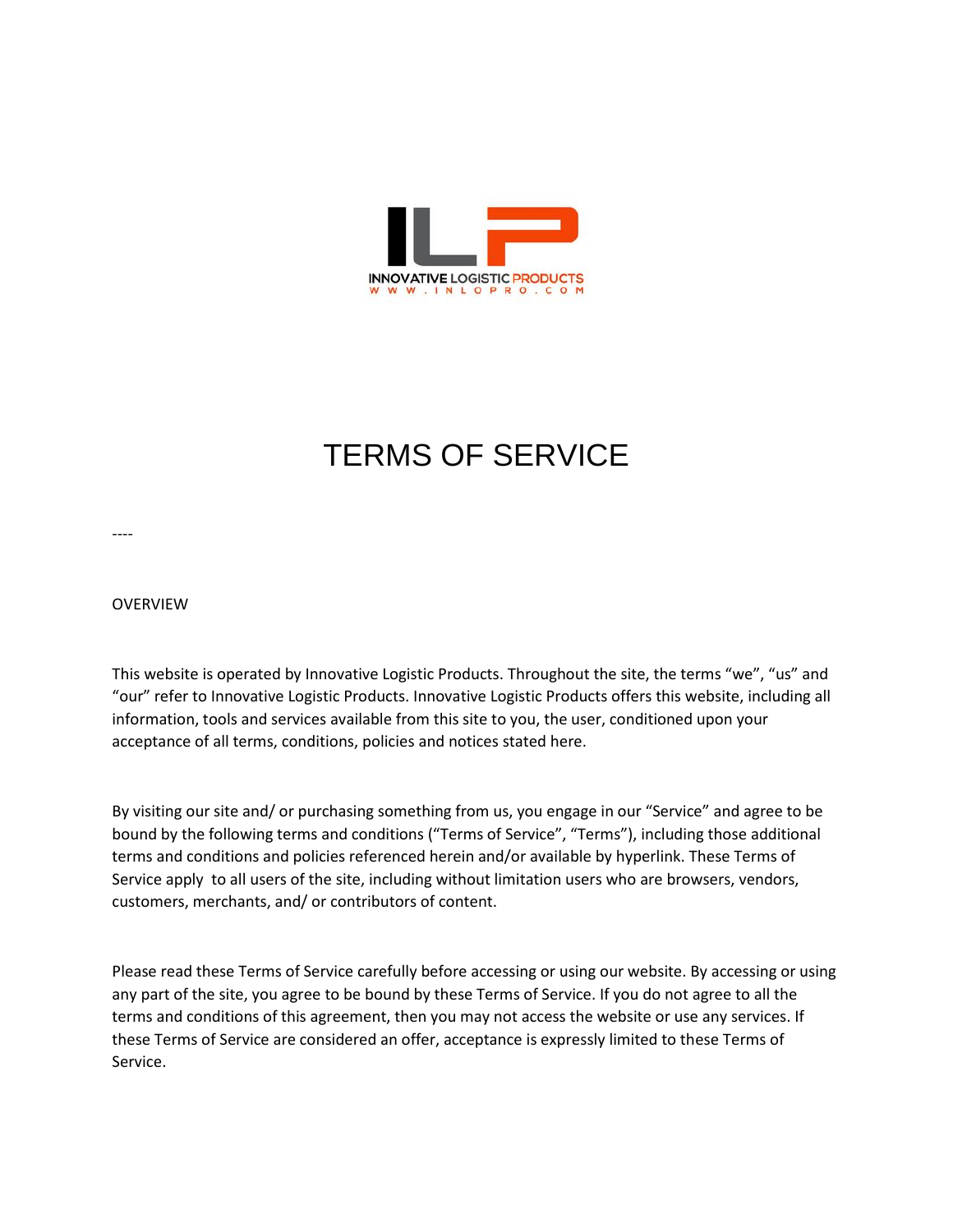Any new features or tools which are added to the current store shall also be subject to the Terms of Service. You can review the most current version of the Terms of Service at any time on this page. We reserve the right to update, change or replace any part of these Terms of Service by posting updates and/or changes to our website. It is your responsibility to check this page periodically for changes. Your continued use of or access to the website following the posting of any changes constitutes acceptance of those changes.

Our store is hosted on Shopify Inc. They provide us with the online e-commerce platform that allows us to sell our products and services to you.

# SECTION 1 - ONLINE STORE TERMS

By agreeing to these Terms of Service, you represent that you are at least the age of majority in your state or province of residence, or that you are the age of majority in your state or province of residence and you have given us your consent to allow any of your minor dependents to use this site.

You may not use our products for any illegal or unauthorized purpose nor may you, in the use of the Service, violate any laws in your jurisdiction (including but not limited to copyright laws).

You must not transmit any worms or viruses or any code of a destructive nature.

A breach or violation of any of the Terms will result in an immediate termination of your Services.

SECTION 2 - GENERAL CONDITIONS

We reserve the right to refuse service to anyone for any reason at any time.

You understand that your content (not including credit card information), may be transferred unencrypted and involve (a) transmissions over various networks; and (b) changes to conform and adapt to technical requirements of connecting networks or devices. Credit card information is always encrypted during transfer over networks.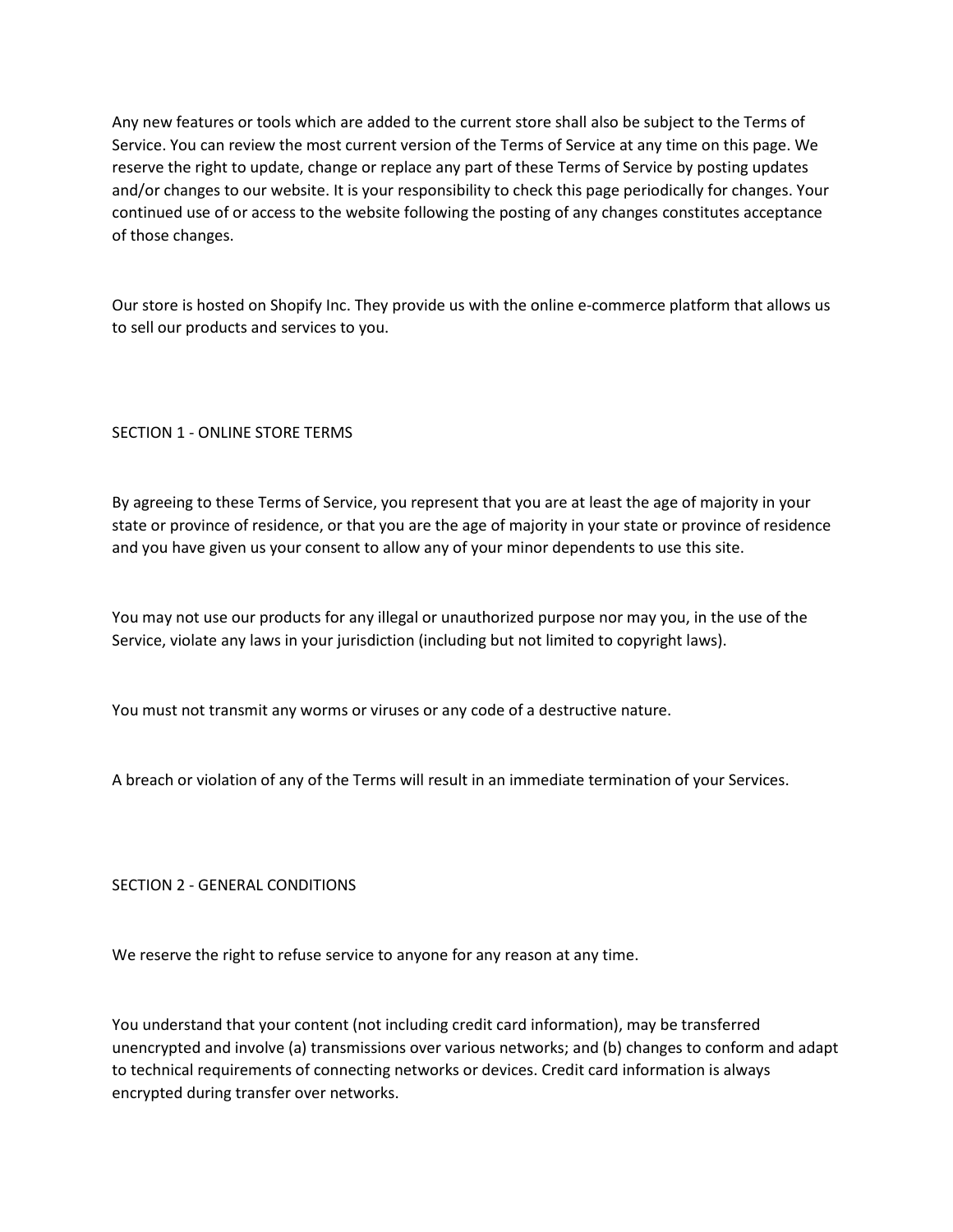You agree not to reproduce, duplicate, copy, sell, resell or exploit any portion of the Service, use of the Service, or access to the Service or any contact on the website through which the service is provided, without express written permission by us.

The headings used in this agreement are included for convenience only and will not limit or otherwise affect these Terms.

# SECTION 3 - ACCURACY, COMPLETENESS AND TIMELINESS OF INFORMATION

We are not responsible if information made available on this site is not accurate, complete or current. The material on this site is provided for general information only and should not be relied upon or used as the sole basis for making decisions without consulting primary, more accurate, more complete or more timely sources of information. Any reliance on the material on this site is at your own risk.

This site may contain certain historical information. Historical information, necessarily, is not current and is provided for your reference only. We reserve the right to modify the contents of this site at any time, but we have no obligation to update any information on our site. You agree that it is your responsibility to monitor changes to our site.

# SECTION 4 - MODIFICATIONS TO THE SERVICE AND PRICES

Prices for our products are subject to change without notice.

We reserve the right at any time to modify or discontinue the Service (or any part or content thereof) without notice at any time.

We shall not be liable to you or to any third-party for any modification, price change, suspension or discontinuance of the Service.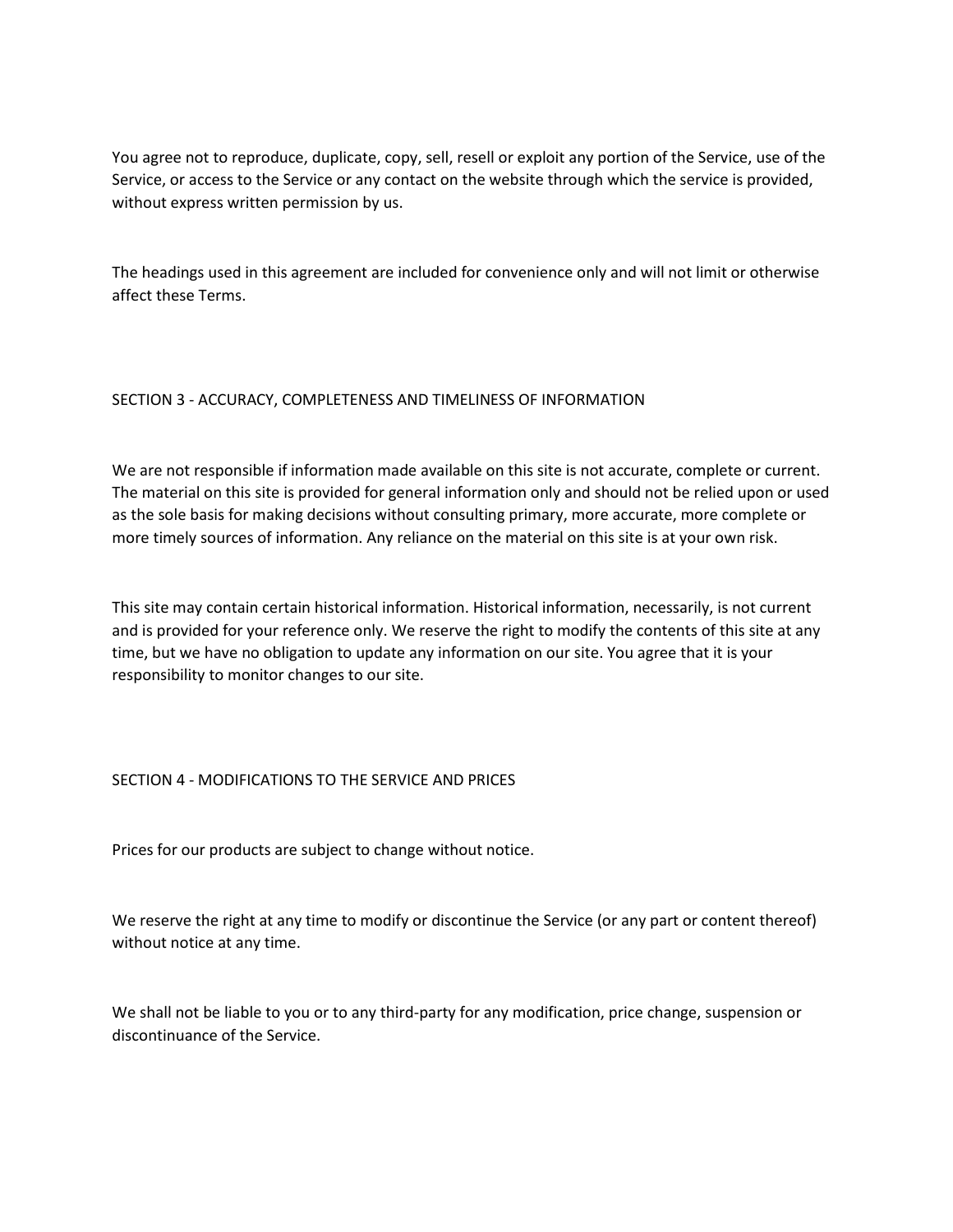## SECTION 5 - PRODUCTS OR SERVICES (if applicable)

Certain products or services may be available exclusively online through the website. These products or services may have limited quantities and are subject to return or exchange only according to our Return Policy.

We have made every effort to display as accurately as possible the colors and images of our products that appear at the store. We cannot guarantee that your computer monitor's display of any color will be accurate.

We reserve the right, but are not obligated, to limit the sales of our products or Services to any person, geographic region or jurisdiction. We may exercise this right on a case-by-case basis. We reserve the right to limit the quantities of any products or services that we offer. All descriptions of products or product pricing are subject to change at anytime without notice, at the sole discretion of us. We reserve the right to discontinue any product at any time. Any offer for any product or service made on this site is void where prohibited.

We do not warrant that the quality of any products, services, information, or other material purchased or obtained by you will meet your expectations, or that any errors in the Service will be corrected.

#### SECTION 6 - ACCURACY OF BILLING AND ACCOUNT INFORMATION

We reserve the right to refuse any order you place with us. We may, in our sole discretion, limit or cancel quantities purchased per person, per household or per order. These restrictions may include orders placed by or under the same customer account, the same credit card, and/or orders that use the same billing and/or shipping address. In the event that we make a change to or cancel an order, we may attempt to notify you by contacting the e-mail and/or billing address/phone number provided at the time the order was made. We reserve the right to limit or prohibit orders that, in our sole judgment, appear to be placed by dealers, resellers or distributors.

You agree to provide current, complete and accurate purchase and account information for all purchases made at our store. You agree to promptly update your account and other information, including your email address and credit card numbers and expiration dates, so that we can complete your transactions and contact you as needed.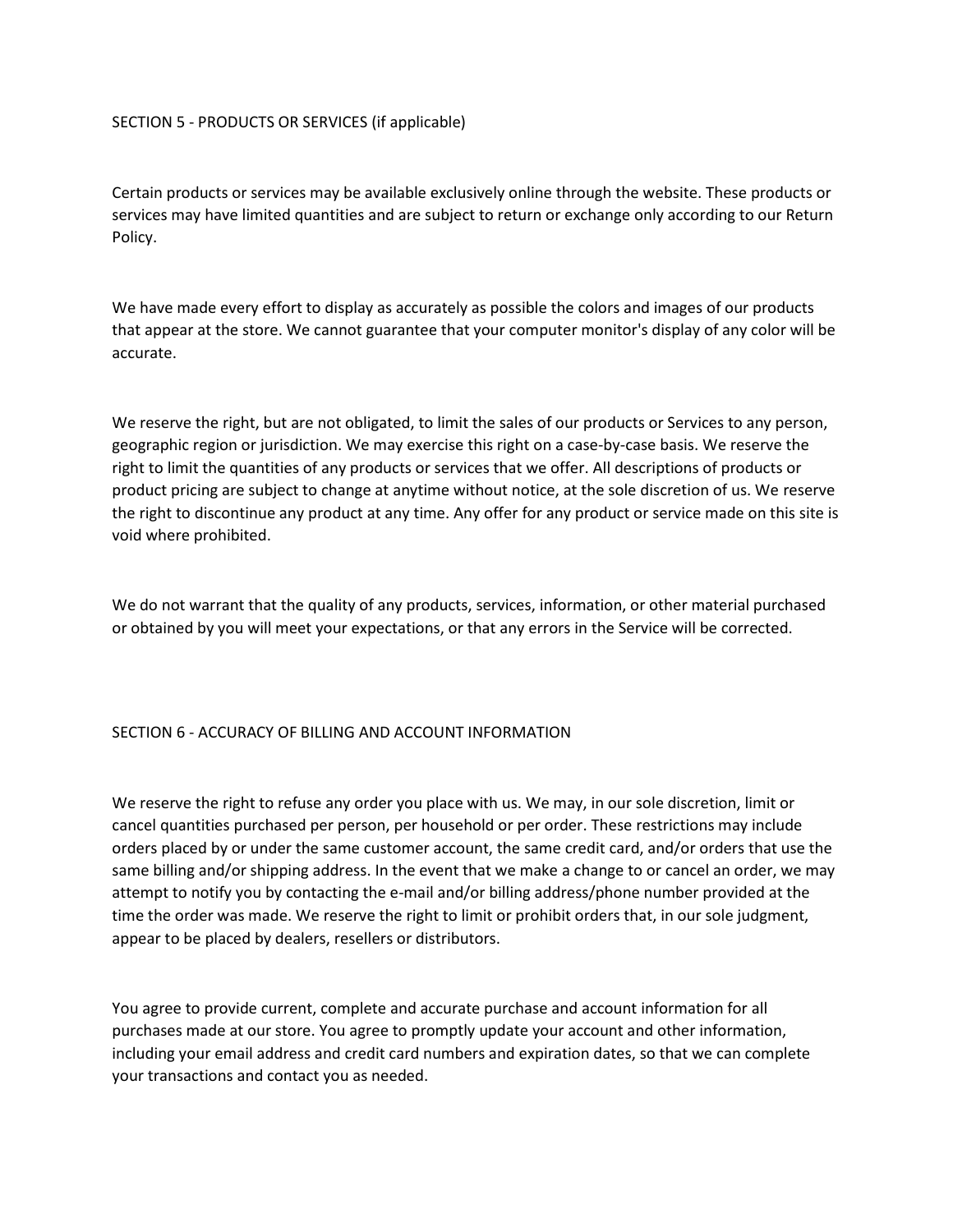For more detail, please review our Returns Policy.

SECTION 7 - OPTIONAL TOOLS

We may provide you with access to third-party tools over which we neither monitor nor have any control nor input.

You acknowledge and agree that we provide access to such tools "as is" and "as available" without any warranties, representations or conditions of any kind and without any endorsement. We shall have no liability whatsoever arising from or relating to your use of optional third-party tools.

Any use by you of optional tools offered through the site is entirely at your own risk and discretion and you should ensure that you are familiar with and approve of the terms on which tools are provided by the relevant third-party provider(s).

We may also, in the future, offer new services and/or features through the website (including, the release of new tools and resources). Such new features and/or services shall also be subject to these Terms of Service.

SECTION 8 - THIRD-PARTY LINKS

Certain content, products and services available via our Service may include materials from third-parties.

Third-party links on this site may direct you to third-party websites that are not affiliated with us. We are not responsible for examining or evaluating the content or accuracy and we do not warrant and will not have any liability or responsibility for any third-party materials or websites, or for any other materials, products, or services of third-parties.

We are not liable for any harm or damages related to the purchase or use of goods, services, resources, content, or any other transactions made in connection with any third-party websites. Please review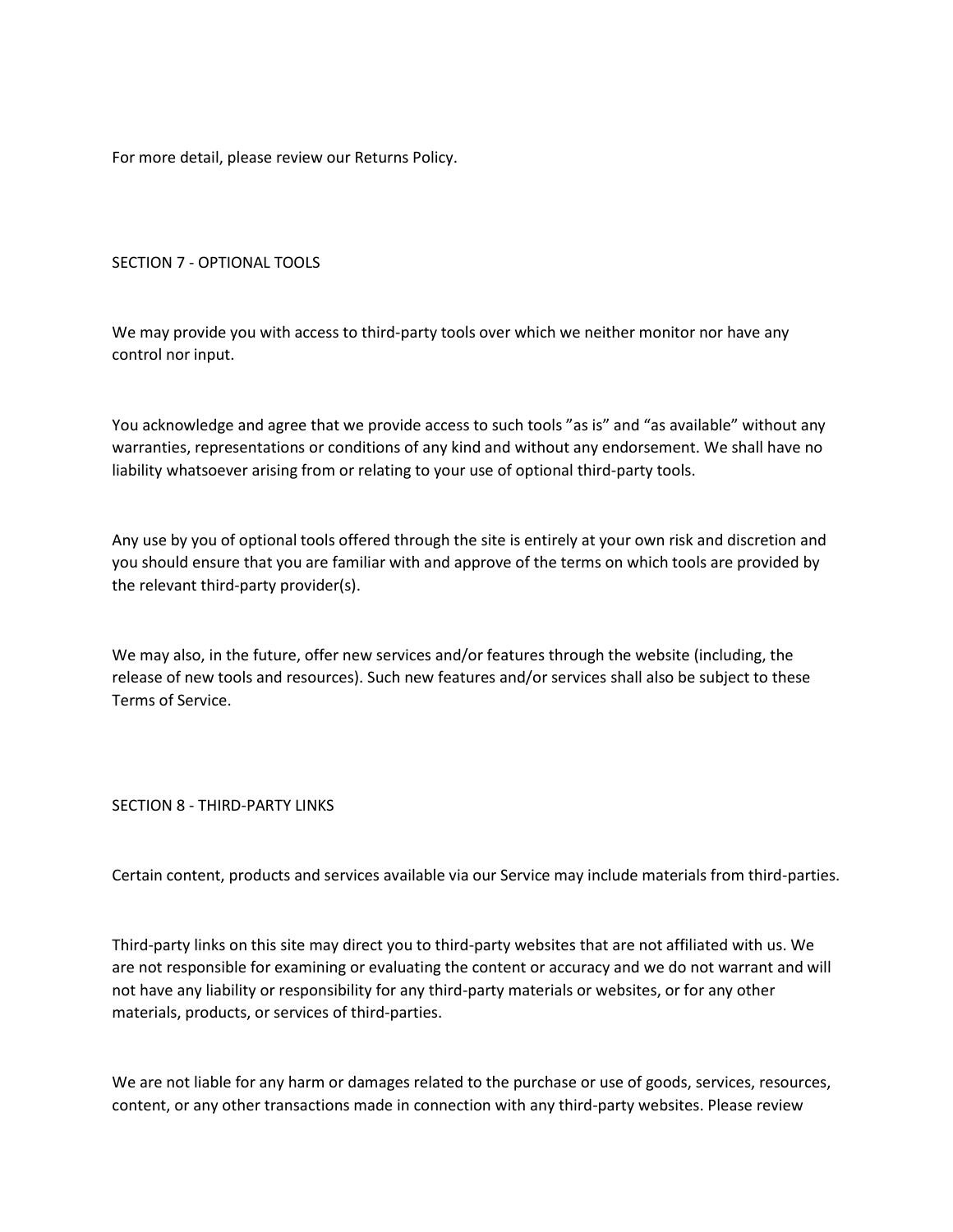carefully the third-party's policies and practices and make sure you understand them before you engage in any transaction. Complaints, claims, concerns, or questions regarding third-party products should be directed to the third-party.

# SECTION 9 - USER COMMENTS, FEEDBACK AND OTHER SUBMISSIONS

If, at our request, you send certain specific submissions (for example contest entries) or without a request from us you send creative ideas, suggestions, proposals, plans, or other materials, whether online, by email, by postal mail, or otherwise (collectively, 'comments'), you agree that we may, at any time, without restriction, edit, copy, publish, distribute, translate and otherwise use in any medium any comments that you forward to us. We are and shall be under no obligation (1) to maintain any comments in confidence; (2) to pay compensation for any comments; or (3) to respond to any comments.

We may, but have no obligation to, monitor, edit or remove content that we determine in our sole discretion are unlawful, offensive, threatening, libelous, defamatory, pornographic, obscene or otherwise objectionable or violates any party's intellectual property or these Terms of Service.

You agree that your comments will not violate any right of any third-party, including copyright, trademark, privacy, personality or other personal or proprietary right. You further agree that your comments will not contain libelous or otherwise unlawful, abusive or obscene material, or contain any computer virus or other malware that could in any way affect the operation of the Service or any related website. You may not use a false e-mail address, pretend to be someone other than yourself, or otherwise mislead us or third-parties as to the origin of any comments. You are solely responsible for any comments you make and their accuracy. We take no responsibility and assume no liability for any comments posted by you or any third-party.

#### SECTION 10 - PERSONAL INFORMATION

Your submission of personal information through the store is governed by our Privacy Policy. To view our Privacy Policy.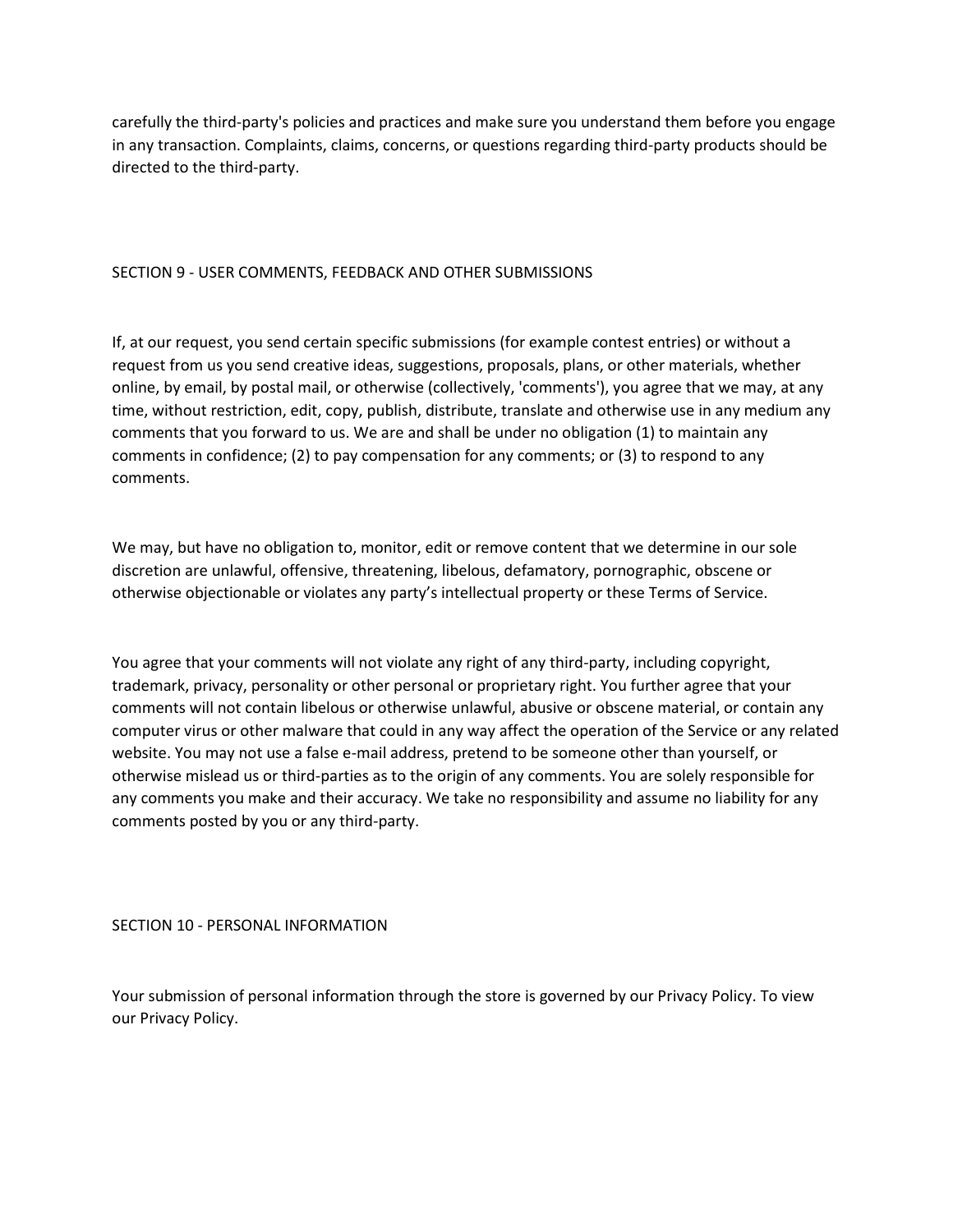## SECTION 11 - ERRORS, INACCURACIES AND OMISSIONS

Occasionally there may be information on our site or in the Service that contains typographical errors, inaccuracies or omissions that may relate to product descriptions, pricing, promotions, offers, product shipping charges, transit times and availability. We reserve the right to correct any errors, inaccuracies or omissions, and to change or update information or cancel orders if any information in the Service or on any related website is inaccurate at any time without prior notice (including after you have submitted your order).

We undertake no obligation to update, amend or clarify information in the Service or on any related website, including without limitation, pricing information, except as required by law. No specified update or refresh date applied in the Service or on any related website, should be taken to indicate that all information in the Service or on any related website has been modified or updated.

## SECTION 12 - PROHIBITED USES

In addition to other prohibitions as set forth in the Terms of Service, you are prohibited from using the site or its content: (a) for any unlawful purpose; (b) to solicit others to perform or participate in any unlawful acts; (c) to violate any international, federal, provincial or state regulations, rules, laws, or local ordinances; (d) to infringe upon or violate our intellectual property rights or the intellectual property rights of others; (e) to harass, abuse, insult, harm, defame, slander, disparage, intimidate, or discriminate based on gender, sexual orientation, religion, ethnicity, race, age, national origin, or disability; (f) to submit false or misleading information; (g) to upload or transmit viruses or any other type of malicious code that will or may be used in any way that will affect the functionality or operation of the Service or of any related website, other websites, or the Internet; (h) to collect or track the personal information of others; (i) to spam, phish, pharm, pretext, spider, crawl, or scrape; (j) for any obscene or immoral purpose; or (k) to interfere with or circumvent the security features of the Service or any related website, other websites, or the Internet. We reserve the right to terminate your use of the Service or any related website for violating any of the prohibited uses.

#### SECTION 13 - DISCLAIMER OF WARRANTIES; LIMITATION OF LIABILITY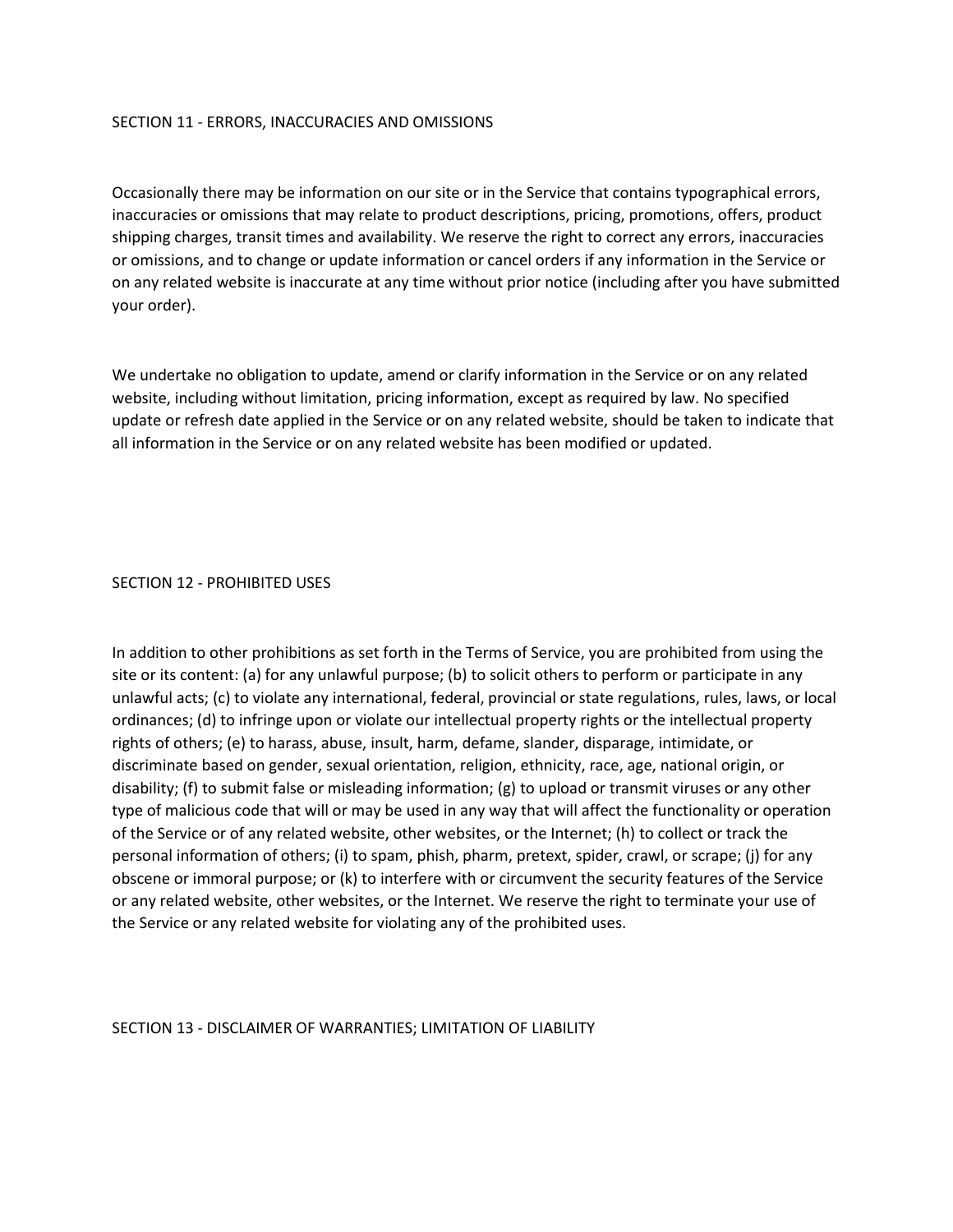We do not guarantee, represent or warrant that your use of our service will be uninterrupted, timely, secure or error-free.

We do not warrant that the results that may be obtained from the use of the service will be accurate or reliable.

You agree that from time to time we may remove the service for indefinite periods of time or cancel the service at any time, without notice to you.

You expressly agree that your use of, or inability to use, the service is at your sole risk. The service and all products and services delivered to you through the service are (except as expressly stated by us) provided 'as is' and 'as available' for your use, without any representation, warranties or conditions of any kind, either express or implied, including all implied warranties or conditions of merchantability, merchantable quality, fitness for a particular purpose, durability, title, and non-infringement.

In no case shall Innovative Logistic Products, our directors, officers, employees, affiliates, agents, contractors, interns, suppliers, service providers or licensors be liable for any injury, loss, claim, or any direct, indirect, incidental, punitive, special, or consequential damages of any kind, including, without limitation lost profits, lost revenue, lost savings, loss of data, replacement costs, or any similar damages, whether based in contract, tort (including negligence), strict liability or otherwise, arising from your use of any of the service or any products procured using the service, or for any other claim related in any way to your use of the service or any product, including, but not limited to, any errors or omissions in any content, or any loss or damage of any kind incurred as a result of the use of the service or any content (or product) posted, transmitted, or otherwise made available via the service, even if advised of their possibility. Because some states or jurisdictions do not allow the exclusion or the limitation of liability for consequential or incidental damages, in such states or jurisdictions, our liability shall be limited to the maximum extent permitted by law.

# SECTION 14 - INDEMNIFICATION

You agree to indemnify, defend and hold harmless Innovative Logistic Products and our parent, subsidiaries, affiliates, partners, officers, directors, agents, contractors, licensors, service providers, subcontractors, suppliers, interns and employees, harmless from any claim or demand, including reasonable attorneys' fees, made by any third-party due to or arising out of your breach of these Terms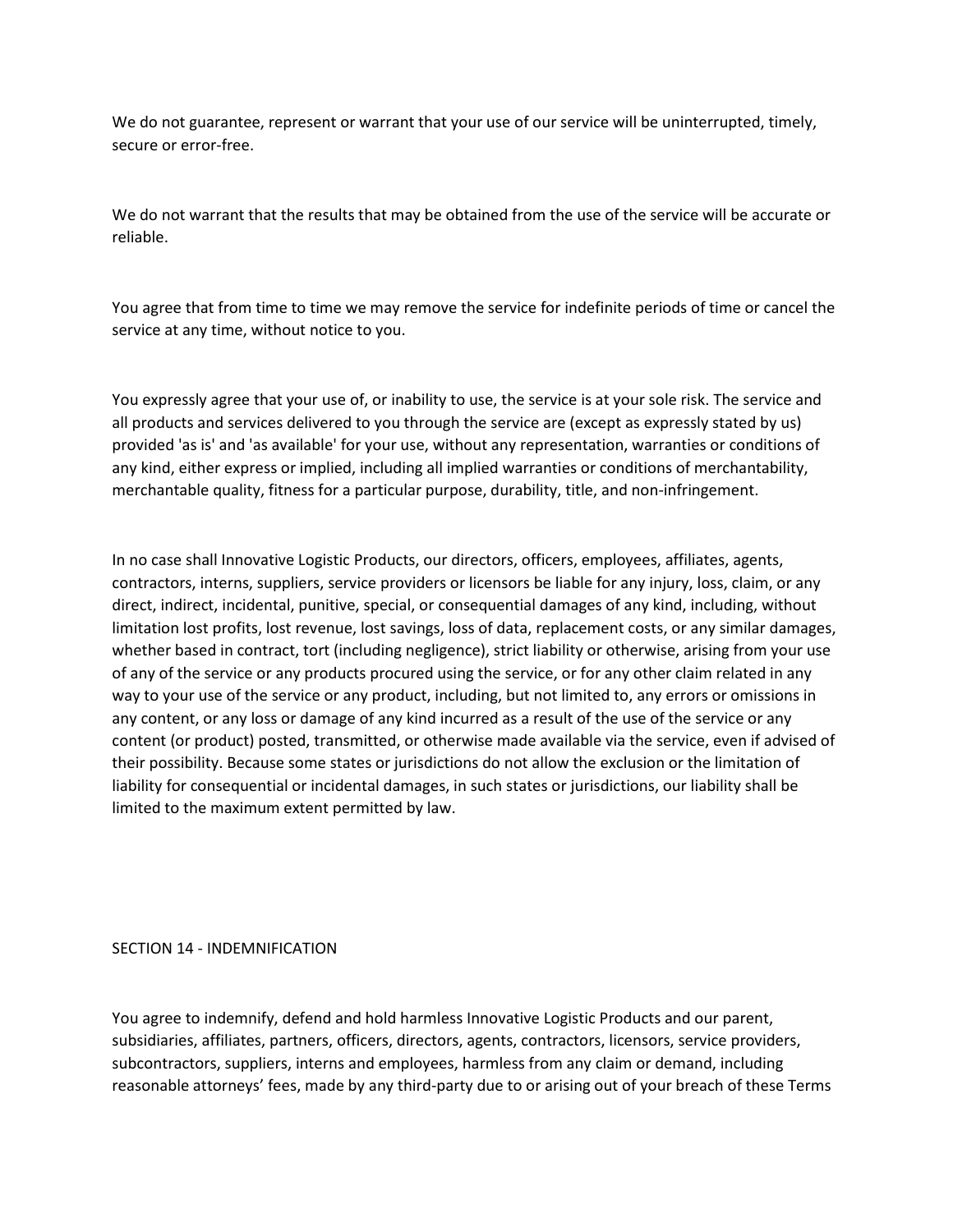of Service or the documents they incorporate by reference, or your violation of any law or the rights of a third-party.

# SECTION 15 - SEVERABILITY

In the event that any provision of these Terms of Service is determined to be unlawful, void or unenforceable, such provision shall nonetheless be enforceable to the fullest extent permitted by applicable law, and the unenforceable portion shall be deemed to be severed from these Terms of Service, such determination shall not affect the validity and enforceability of any other remaining provisions.

# SECTION 16 - TERMINATION

The obligations and liabilities of the parties incurred prior to the termination date shall survive the termination of this agreement for all purposes.

These Terms of Service are effective unless and until terminated by either you or us. You may terminate these Terms of Service at any time by notifying us that you no longer wish to use our Services, or when you cease using our site.

If in our sole judgment you fail, or we suspect that you have failed, to comply with any term or provision of these Terms of Service, we also may terminate this agreement at any time without notice and you will remain liable for all amounts due up to and including the date of termination; and/or accordingly may deny you access to our Services (or any part thereof).

#### SECTION 17 - ENTIRE AGREEMENT

The failure of us to exercise or enforce any right or provision of these Terms of Service shall not constitute a waiver of such right or provision.